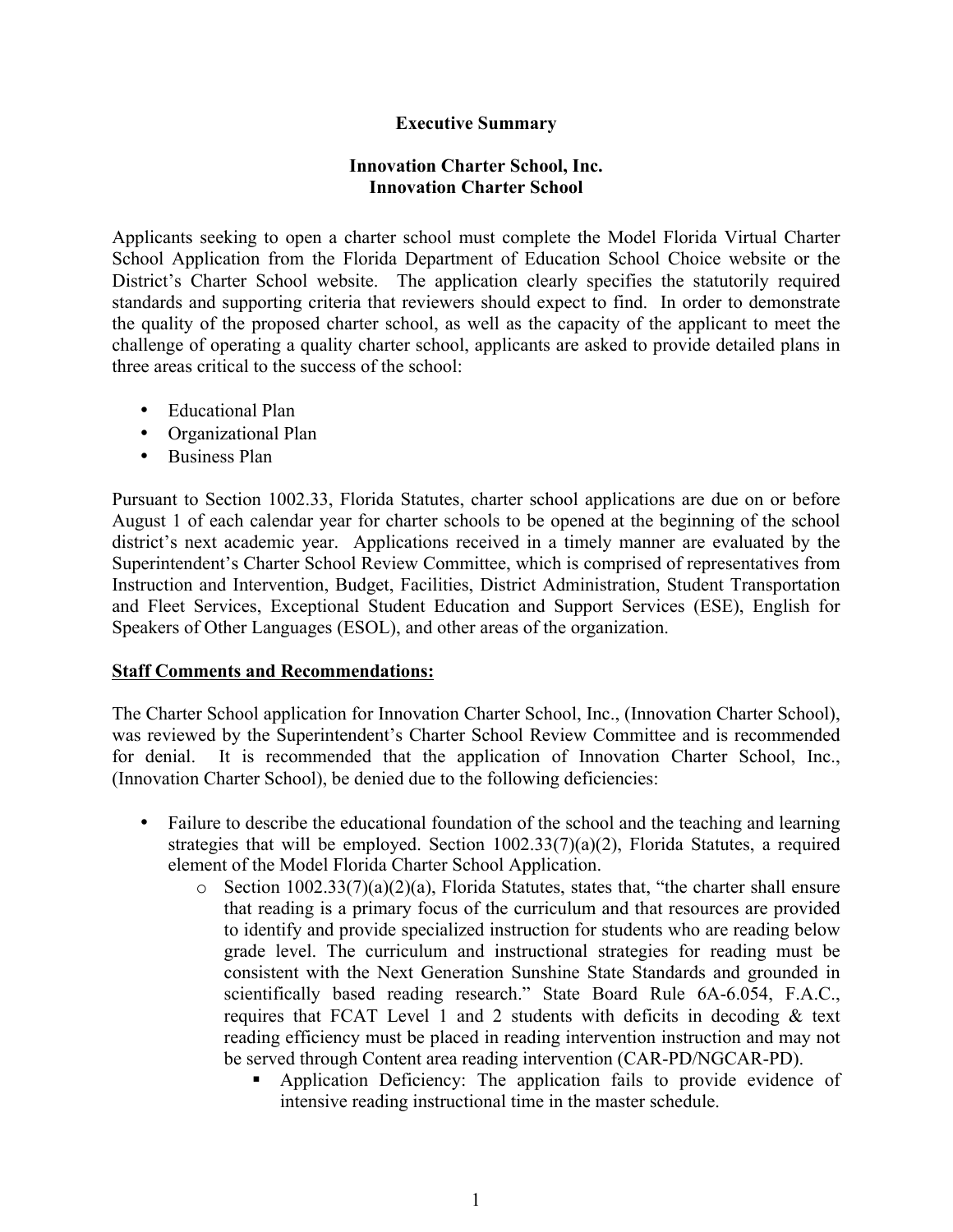- Application Deficiency: The application fails to provide evidence of how students with deficits in decoding and text reading will be served, how much time will be devoted to intensive reading instruction, who will teach and monitor the intensive reading courses, and what research-based curriculum materials will be used for each grade level.
- Failure to explain not only what the school will teach but also how and why. Section 1002.33(6)(a)(2), Florida Statutes; Section 1002.33(6)(a)(4), Florida Statutes; Section 1002.33(7)(a)(2), Florida Statutes; Section 1002.33(7)(a)(4), Florida Statutes, a required element of the Model Florida Charter School Application.
	- $\circ$  Section 1002.33(7)(a)(2)(a), Florida Statutes, states that, "the charter shall ensure that reading is a primary focus of the curriculum and that resources are provided to identify and provide specialized instruction for students who are reading below grade level. The curriculum and instructional strategies for reading must be consistent with the Next Generation Sunshine State Standards and grounded in scientifically based reading research." State Board Rule 6A-6.054, F.A.C., requires that FCAT Level 1 and 2 students with deficits in decoding  $\&$  text reading efficiency must be placed in reading intervention instruction and may not be served through Content area reading intervention (CAR-PD/NGCAR-PD).
		- Application Deficiency: The application fails to provide evidence of appropriate curriculum frameworks.
		- Application Deficiency: The application fails to clearly identify a specific reading plan for struggling readers and how many minutes beyond the required 90-minute reading block will be designated for these students.
	- $\circ$  Section 1002.33(6)(a)(2), Florida Statutes, states that, "charter school applications are subject to the following requirements: Provides a detailed curriculum plan that illustrates how students will be provided services to attain the Sunshine State Standards."
		- Application Deficiency: The application fails to identify current curriculum plan and materials that are based on current standards.
- Failure to demonstrate an understanding of the requirements of the school to serve exceptional students and provide a concrete plan for meeting the broad spectrum of educational needs and providing all enrolled students with a quality education. Section 1002.33(10), Florida Statutes, a required element of the Model Florida Charter School Application.
	- o State Board Rule 6A-6.03028(11)(i)(3), F.A.C., Provision of Free Appropriate Public Education (FAPE) and Development of Individual Educational Plans for Students with Disabilities states that, "a continuum of alternative placements must be available to meet the needs of students with disabilities for special education and related services, including instruction in regular classes, special classes, special schools, home instruction, and instruction in hospitals and institutions and a school district must make provision for supplementary services (such as resource room or itinerant instruction) to be provided in conjunction with regular class placement."
		- Application Deficiency: This application fails to provide a clear description of a continuum or levels of services to be provided to students with disabilities.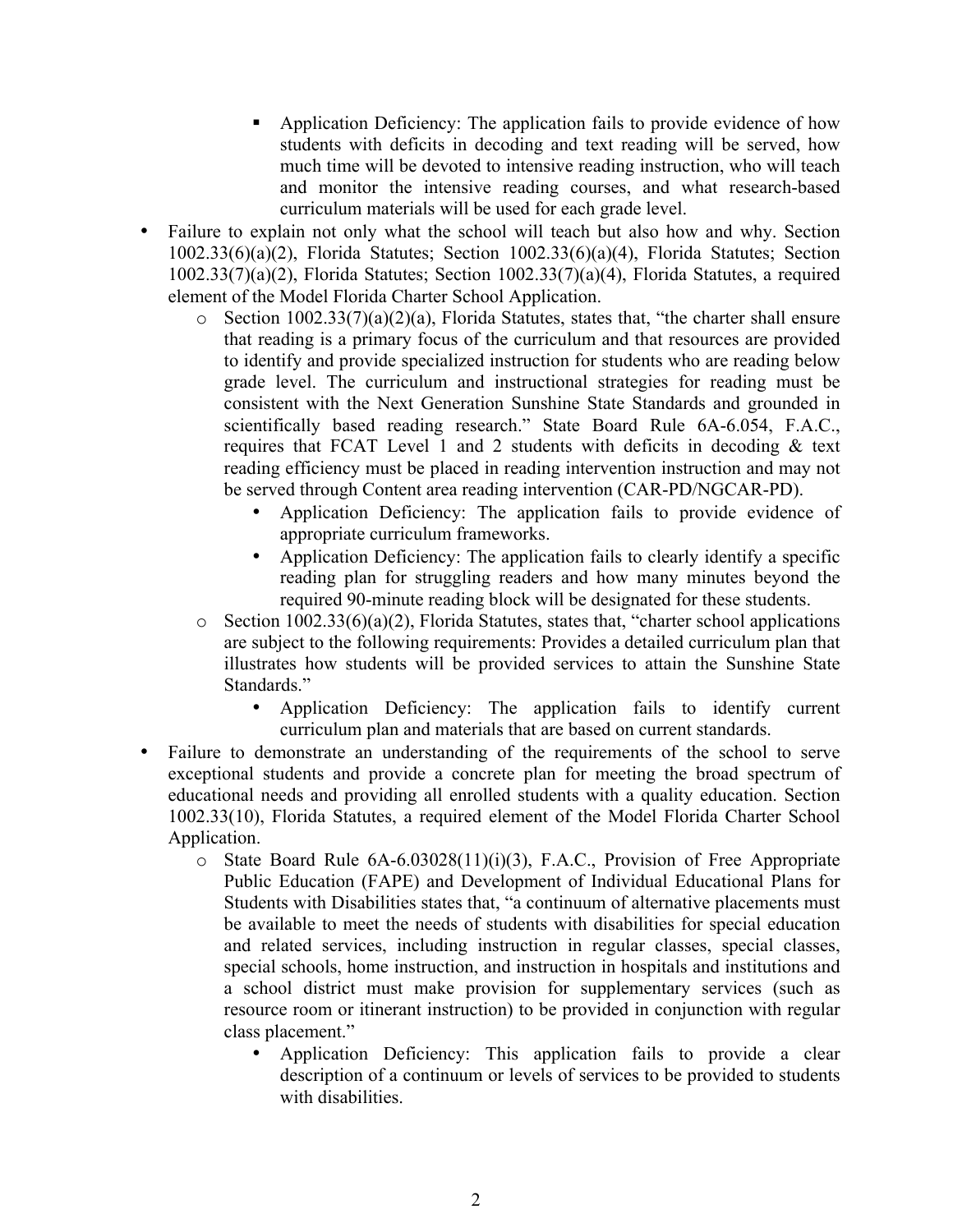- Application Deficiency: The application fails to provide assurance that federal, state and local guidelines and rules will be followed in reference to student placement.
- o State Board Rule 6A-6.0331, F.A.C., states that, "the state's goal is to provide full educational opportunity and a Free Appropriate Public Education (FAPE) to all students with disabilities ages three (3) through twenty-one (21) and to school age students who are gifted. School districts have the responsibility to ensure that students suspected of having a disability are subject to general education intervention procedures. They must ensure that all students with disabilities or who are gifted and who are in need of specially designed instruction and related services are identified, located, and evaluated, and appropriate exceptional student education is made available to them if it is determined that the student meets the eligibility criteria specified in Rules 6A-6.03011 through 6A-6.0361, F.A.C."
	- Application Deficiency: The application fails to address a system of interventions for struggling students before they reach the evaluation level of the Response to Intervention process.
- Failure to demonstrate an understanding of the requirements of the school to serve English Language Learner Students (ELLs) and to provide a concrete plan for meeting the broad spectrum of educational needs for all enrolled students as required in Section 1003.56, Florida Statutes, English Language Instruction for Limited English Proficient Students and Rules 6A-6.0900 to 6A-6.0909, F.A.C, Programs for Limited English Proficient Students and section 1002.33(10), Florida Statutes, a required element of the Florida Model Charter School Application.
	- o State Board Rule 6A-6.0902, F.A.C., Requirements for Identification, Eligibility, and Programmatic Assessments of English Language Learners, and the stateapproved District ELL Plan require that all students with limited English proficiency must be properly identified and assessed to ensure the provision of appropriate services.
		- Application Deficiency: The application fails to provide a clear understanding of district's procedures for classifying ELL students.
		- Application Deficiency: The application fails to identify the assessments used for placement in the district.
		- Application Deficiency: The application fails to provide a clear understanding of the functions of ELL Committee.
		- Application Deficiency: The application fails to provide a clear understanding of district and state requirements for personnel serving English Language Learners.
	- o State Board Rule 6A-6.0903, F.A.C., Requirement for Exiting English Language Learners from the English for Speakers of Other Languages Program and the state-approved District ELL Plan require that all students identified as limited English proficiency shall continue to receive appropriate instruction until the student meets standards for exiting the English for Speakers of Other Languages (ESOL) Program.
		- Application Deficiency: The application fails to provide a clear understanding of district policies and procedures for exiting ELLs from the ESOL Program.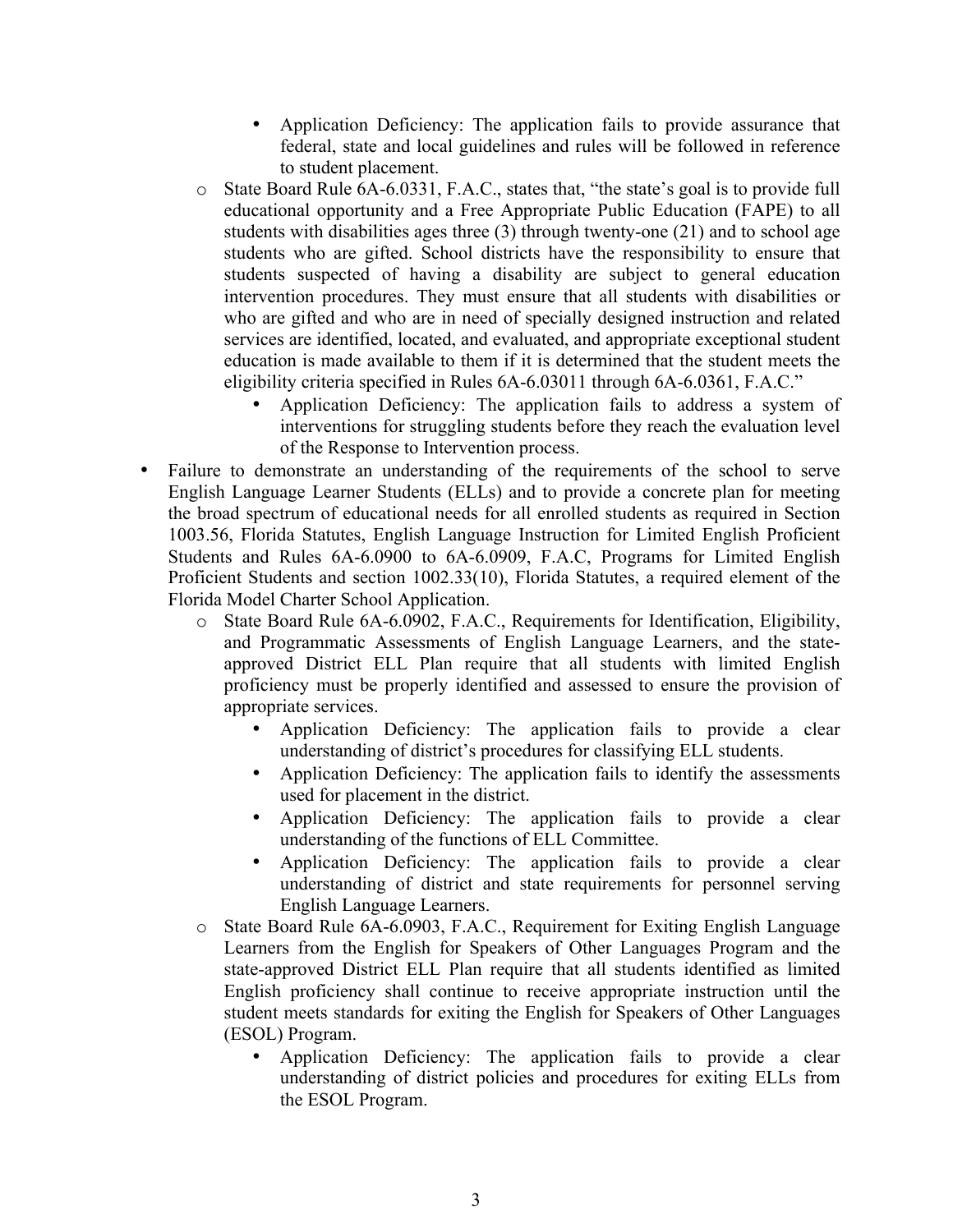- o State Board Rule 6A-6.0904, F.A.C., Equal Access to Appropriate Instruction for English Language Learners and the state-approved District ELL Plan require that each student identified as limited English proficiency shall have equal access to appropriate programs and instruction which is comprehensible, equal and comparible in amount, scope, and sequence and quality to that provided to English proficient students. In addition, ELLs shall have access to trained personnel proficient in the same language to assist in basic subject area instruction.
	- § Application Deficiency: The application fails to provide a clear understanding of how the school will implement Equal Access for ELLs.
- o State Board Rule 6A-6.09091, F.A.C., Accommodations of the Statewide Assessment Program Instruments and Procedures for English Language Learners and District ELL Plan require that all ELLs shall receive accommodations to enable them to fully participate in the statewide assessment program.
	- § Application Deficiency: The application fails to identify implementation of allowable accommodations for state, district, and classroom assessments.
- o State Board Rule 6A-6.0908 F.A.C., Equal Access for English Languag Learners to Programs Other Than English for Speakers of Other Languages (ESOL) and the state-approved District ELL Plan require that all students identified as limited English proficiency shall be entitled to categorical programs and services in addition to ESOL. In addition, all written and oral communication between a school district's personnel and parents of current or former English Language Learners shall be in the parents' primary language or other mode of communication commonly used by the parents unless clearly not feasible.
	- § Application Deficiency: The application fails to provide a clear understanding of the requirement to provide Home Language communication.
- Failure to describe how the policy-making and oversight function of the school will be structured and operate. Section 1002.33, Florida Statutes, a required element of the Model Florida Charter School Application.
	- $\circ$  Section 1002.33(7)(a)(15), Florida Statutes, states that "the charter school shall address and criteria for approval of the charter shall be based on (15) the governance structure of the school, including the status of the charter school as a public or private employer as required in paragraph (12)(i)" and section 1002.33(9), Florida Statutes identifies charter school requirements, specifically the responsibilities of the governing board.
		- § Application Deficiencies: The application fails to identify the guidelines that will be followed for a sensible method of resolving disputes between parents and the school.
- Failure to define the policies and procedures that frame the school's relationship with its staff. Section 1002.33(7)(a)(14), Florida Statutes; Section 1002.33(12), Florida Statutes, a required element of the Model Florida Charter School Application.
	- $\circ$  Section 1002.33(7)(a)(14), Florida Statutes, states that the charter school shall address "The qualifications to be required of teachers and the potential strategies used to recruit, hire, train, and retain qualified staff to achieve best value."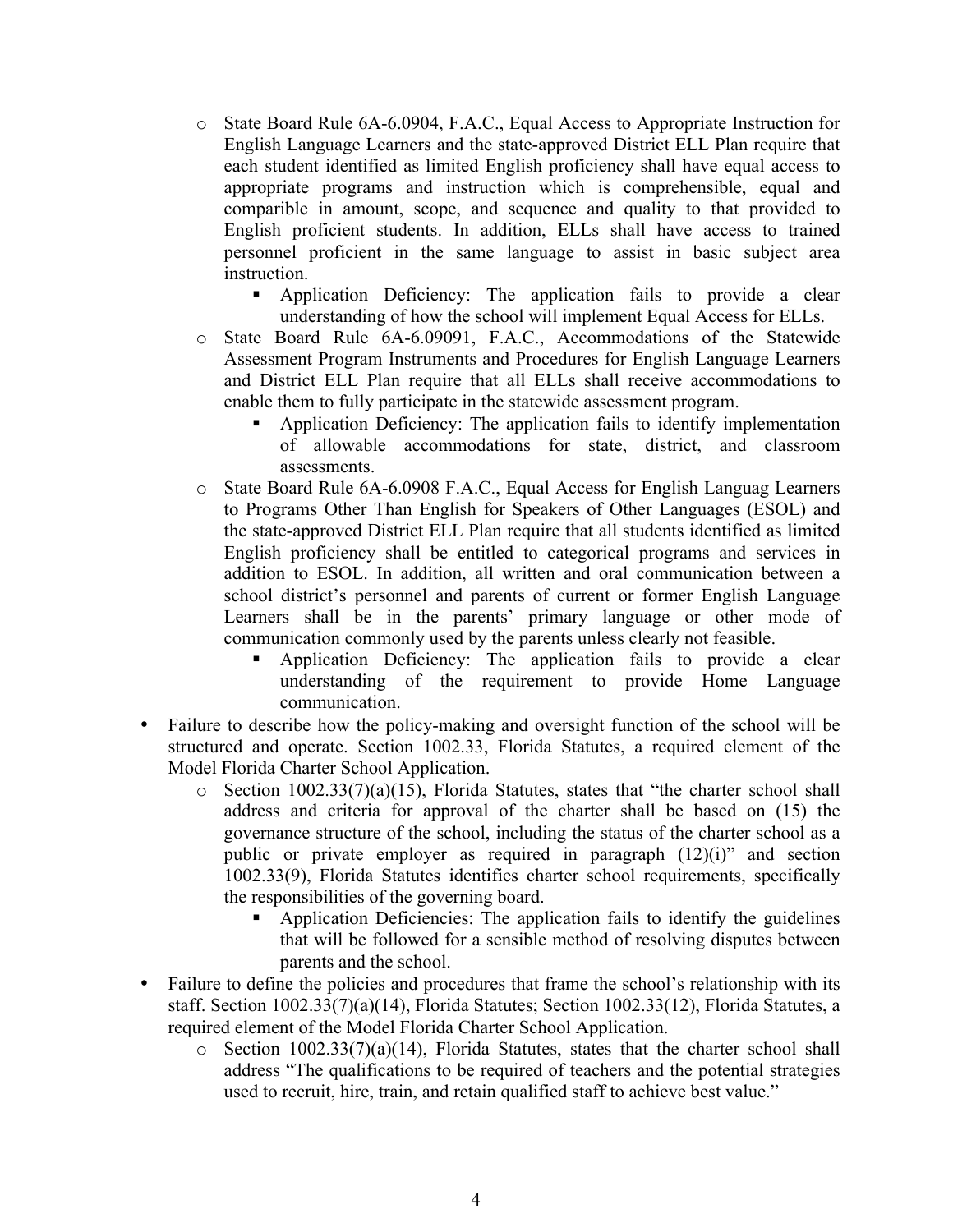- Application Deficiency: The application fails to provide an understanding of the No Child Left Behind (NCLB) Highly Qualified Teacher requirements.
- Failure to provide an understanding of the school's anticipated facilities needs and how the school plans to meet those needs. Section 1002.33(7)(a)(13), Florida Statutes; Section 1002.33(18), Florida Statutes, a required element of the Model Florida Charter School Application.
	- o Section 1002.33, Florida Statutes, states that, "a startup charter school shall utilize facilities which comply with the Florida Building Code pursuant to chapter 553 except for the State Requirements for Educational Facilities…"
		- Application Deficiency: The application fails to identify the process for having the building inspected for asbestos.
		- Application Deficiency: The application fails to identify the process for having the building inspected for lead and radon.
		- Application Deficiency: The application fails to identify the process regarding health and sanitation inspections, specifically standards for food service, drinking water, and sewer/sanitary facilities.
		- Application Deficiency: The application fails to identify the process for providing a traffic plan to Broward County Traffic Engineering for approval.
- Failure to provide budgetary projections that are consistent with all parts of the application, including the school's mission, education program, staffing plan and facility. Section 1002.33(6)(a)(5), Florida Statutes; Section 1002.33(6)(b)(2), Florida Statutes, a required element of the Model Florida Charter School Application.
	- o Section 1002.33(6)(b)(2), Florida Statutes, states that, "in order to ensure fiscal responsibility, an application for a charter school shall include a full accounting of expected assets, a projection of expected sources and amounts of income, including income derived from projected student enrollments and from community support, and an expense projection that includes full accounting of the costs of operation, including start-up costs."
		- Application Deficiency: The application fails to show the Teacher Salary Allocation as an expense item although it is included in the revenue. This will cause the budget to be in a deficit for Year 1.
- Failure to provide a clear roadmap of the steps and strategies that will be employed to prepare the school to be ready to serve its students well on the first day of operation.
	- o Section 1002.33(7)(a)(16), Florida Statutes, requires "A timetable for implementing the charter which addresses the implementation of each element thereof and the date by which the charter shall be awarded in order to meet this timetable."
		- Application Deficiency: The application fails to include a realistic implementation of a facility build out.

It is requested that The School Board of Broward County, Florida, authorize the Superintendent of Schools to notify Innovation Charter School, Inc., (Innovation Charter School), of the denial of the charter application. A draft letter notifying the applicant of the decision is attached (Exhibit 3).